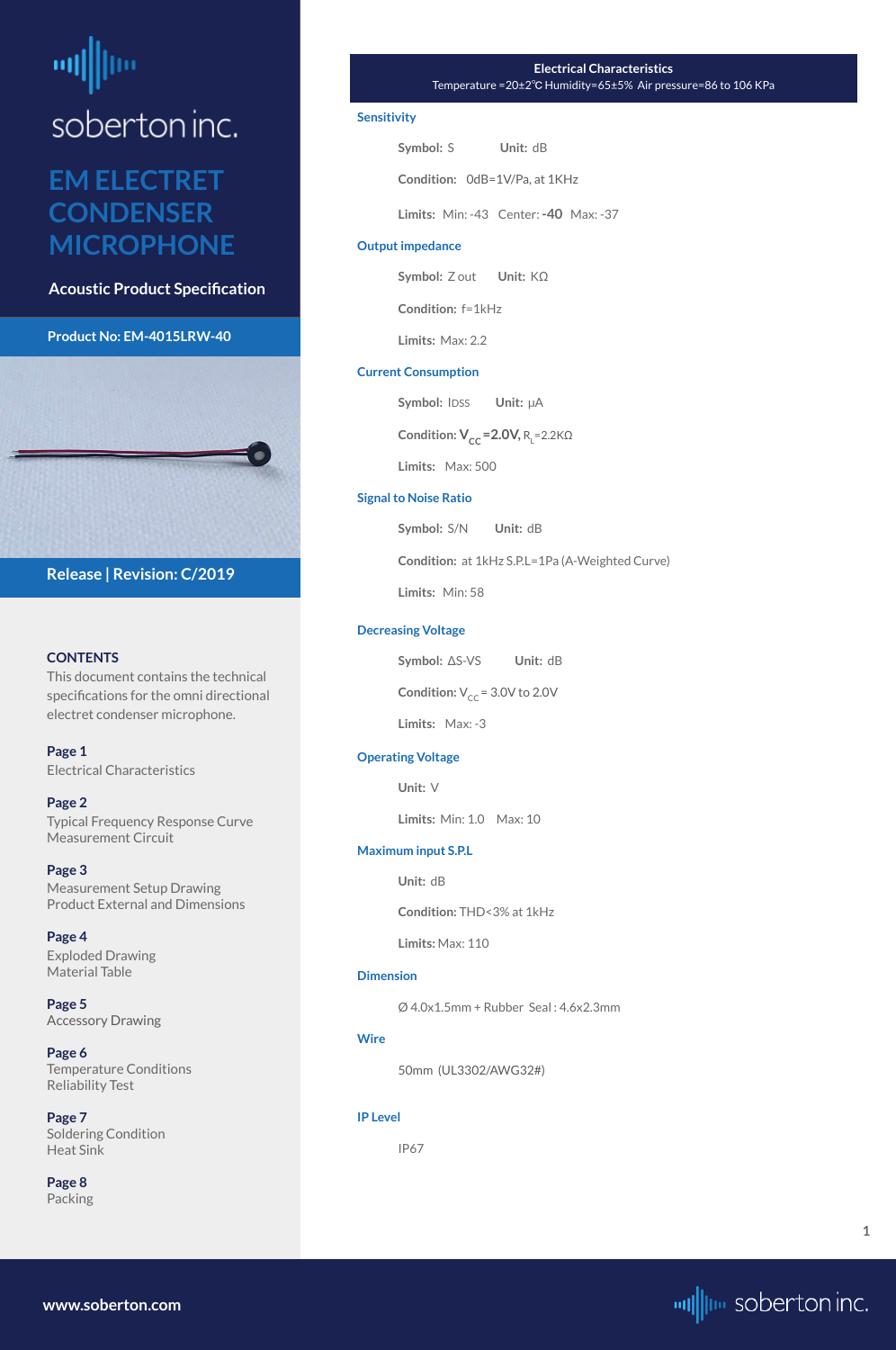# <span id="page-1-0"></span>뻬

soberton inc.

### **EM ELECTRET CONDENSER MICROPHONE**

**Acoustic Product Specification**

**Product No: EM-4015LRW-40**

### **CONTENTS**

This document contains the technical specifications for the omni directional electret condenser microphone.

**[Page 1](#page-0-0)** [Electrical Characteris](#page-0-0)tics

### **Page 2**

Typical Frequency Response Curve Measurement Circuit

### **[Page 3](#page-2-0)**

[Measurement Setup Drawing](#page-2-0) [Product External and Dimensions](#page-2-0)

### **[Page 4](#page-3-0)**

[Exploded Drawing](#page-3-0)  [Material Table](#page-3-0)

**[Page 5](#page-4-0)**

[Accessory Drawing](#page-4-0)

**[Page 6](#page-5-0)** [Temperature Conditions](#page-5-0) [Reliability Test](#page-5-0)

**[Page 7](#page-6-0)** [Soldering Condition](#page-6-0) [Heat Sink](#page-6-0)

**[Page 8](#page-7-0)** [Packing](#page-7-0)



**[www.soberton.com](http://www.soberton.com)**



**2**

### **Typical Frequency Response Curve**

### **Frequency Response**



### **Microphone Response Tolerance Window**

| Frequency(Hz) | Lower Limit(dB) | <b>Upper Limit(dB)</b> |
|---------------|-----------------|------------------------|
| 50            | $-6$            | $+3$                   |
| 100           | $-3$            | $+3$                   |
| 800           | $-3$            | $+3$                   |
| 1000          | $\overline{0}$  | $\overline{O}$         |
| 1200          | $-3$            | $+3$                   |
| 3000          | $-3$            | $+8$                   |
| 5000          | $-3$            | $+8$                   |
| 10000         | -8              | $+8$                   |

### **Measurement Circuit**

**RL = 2.2KΩ Vs = 2.0V C1** = **10pF C2=33pF C = 1µF**

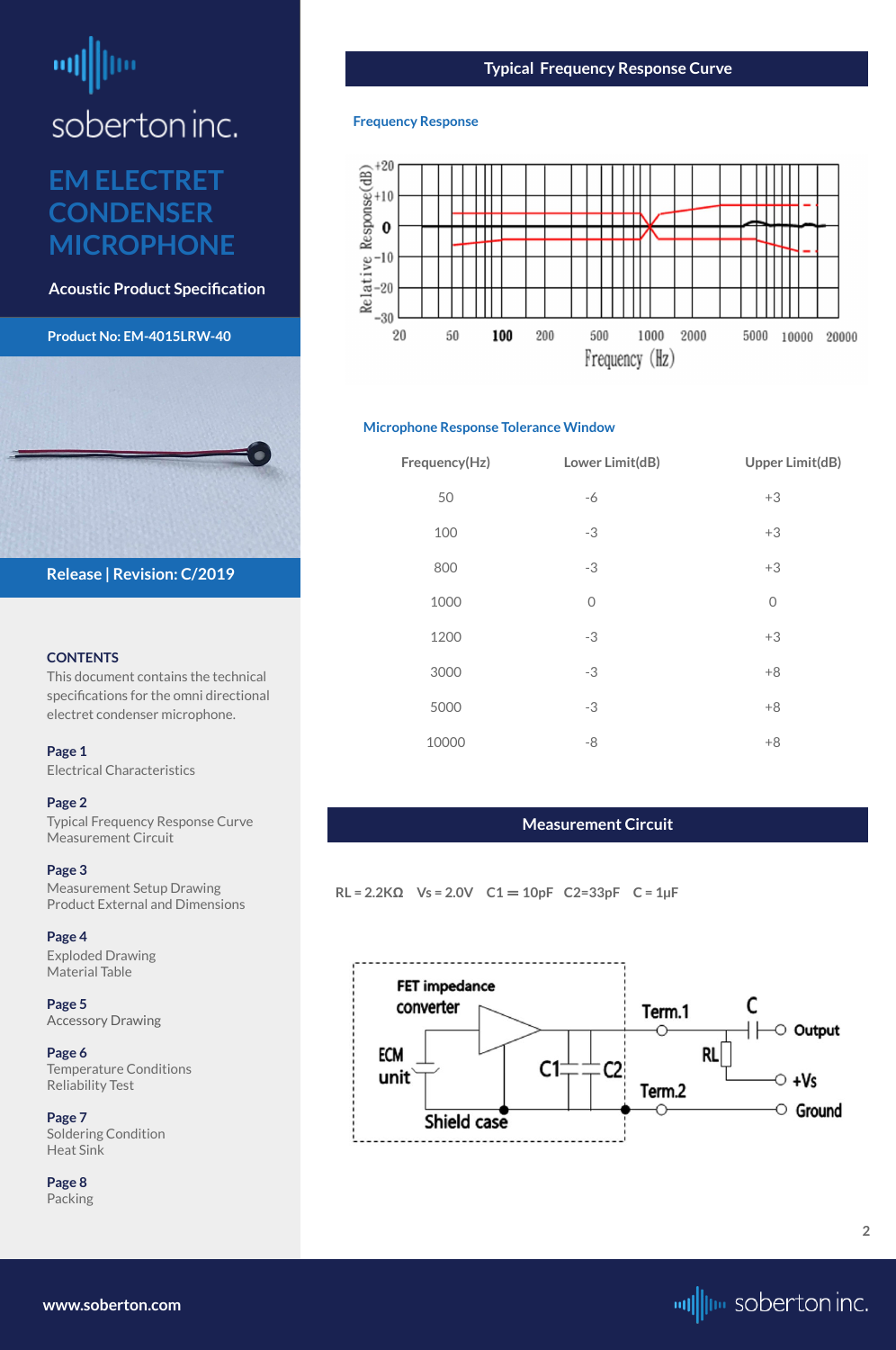# <span id="page-2-0"></span>ᆒ

soberton inc.

### **EM ELECTRET CONDENSER MICROPHONE**

**Acoustic Product Specification**

### **Product No: EM-4015LRW-40**

### **CONTENTS**

This document contains the technical specifications for the omni directional electret condenser microphone.

**[Page 1](#page-0-0)** [Electrical Characteris](#page-0-0)tics

### **[Page 2](#page-1-0)**

[Typical Frequency Response Curve](#page-1-0) [Measurement Circuit](#page-1-0)

### **Page 3**

Measurement Setup Drawing Product External and Dimensions

### **[Page 4](#page-3-0)**

[Exploded Drawing](#page-3-0)  [Material Table](#page-3-0)

### **[Page 5](#page-4-0)**

[Accessory Drawing](#page-4-0)

**[Page 6](#page-5-0)** [Temperature Conditions](#page-5-0) [Reliability Test](#page-5-0)

**[Page 7](#page-6-0)** [Soldering Condition](#page-6-0) [Heat Sink](#page-6-0)

**[Page 8](#page-7-0)** [Packing](#page-7-0)





**[www.soberton.com](http://www.soberton.com)**



### **Measurement Setup Drawing**



### **Product External and Dimension**

Unit: mm





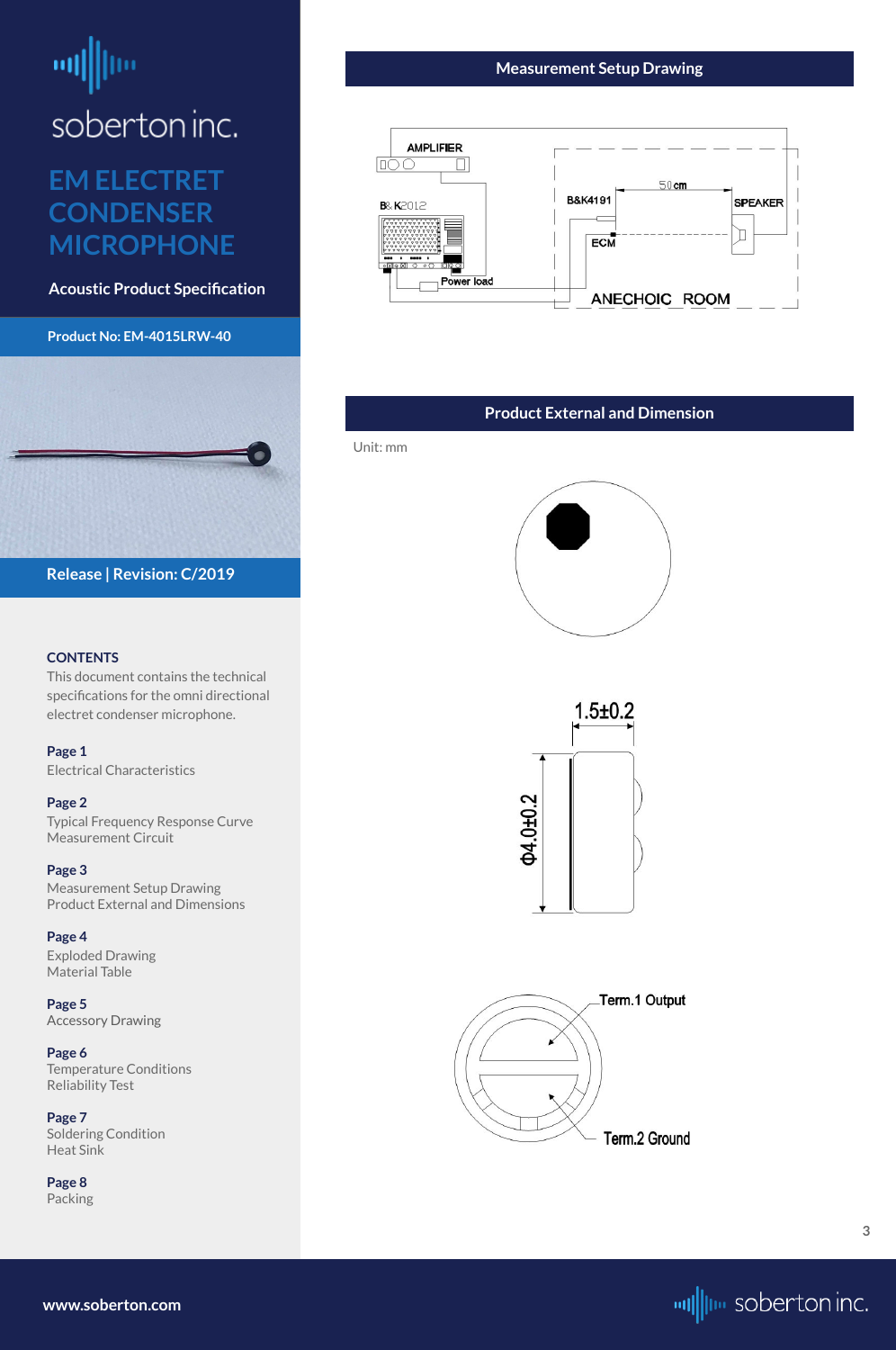# <span id="page-3-0"></span>шĮ

soberton inc.

### **EM ELECTRET CONDENSER MICROPHONE**

**Acoustic Product Specification**

### **Product No: EM-4015LRW-40**



### **CONTENTS**

This document contains the technical specifications for the omni directional electret condenser microphone.

**[Page 1](#page-0-0)** [Electrical Characteris](#page-0-0)tics

**[Page 2](#page-1-0)** [Typical Frequency Response Curve](#page-1-0) [Measurement Circuit](#page-1-0)

**[Page 3](#page-2-0)** [Measurement Setup Drawing](#page-2-0) [Product External and Dimensions](#page-2-0)

**Page 4** Exploded Drawing Material Table

**[Page 5](#page-4-0)** [Accessory Drawing](#page-4-0)

**[Page 6](#page-5-0)** [Temperature Conditions](#page-5-0) [Reliability Test](#page-5-0)

**[Page 7](#page-6-0)** [Soldering Condition](#page-6-0) [Heat Sink](#page-6-0)

**[Page 8](#page-7-0)** [Packing](#page-7-0)

**Release | Revision: C/2019**

**www.soberton.com**



| No.            | <b>Part Name</b>      | <b>Material</b> | Quantity       |
|----------------|-----------------------|-----------------|----------------|
| $\mathbf 1$    | Waterproof            |                 | $\mathbf 1$    |
| $\overline{2}$ | Case                  | Al-Mg alloy     | $\mathbf 1$    |
| 3              | Diaphragm             |                 | $\mathbf{1}$   |
| $\overline{4}$ | Spacer                |                 | $\mathbf{1}$   |
| 5              | <b>Electret Plate</b> |                 | $\mathbf 1$    |
| 6              | Chamber               |                 | $\mathbf{1}$   |
| 7              | <b>Copper Ring</b>    |                 | $\mathbf{1}$   |
| 8              | PCB                   | FR-4            | $\mathbf 1$    |
| 9              | <b>FET</b>            |                 | $\mathbf 1$    |
| 10             | <b>CHIP CAPACITOR</b> | $10pF+33pF$     | $\overline{2}$ |

### **Exploded Drawing and Material Table**





**4**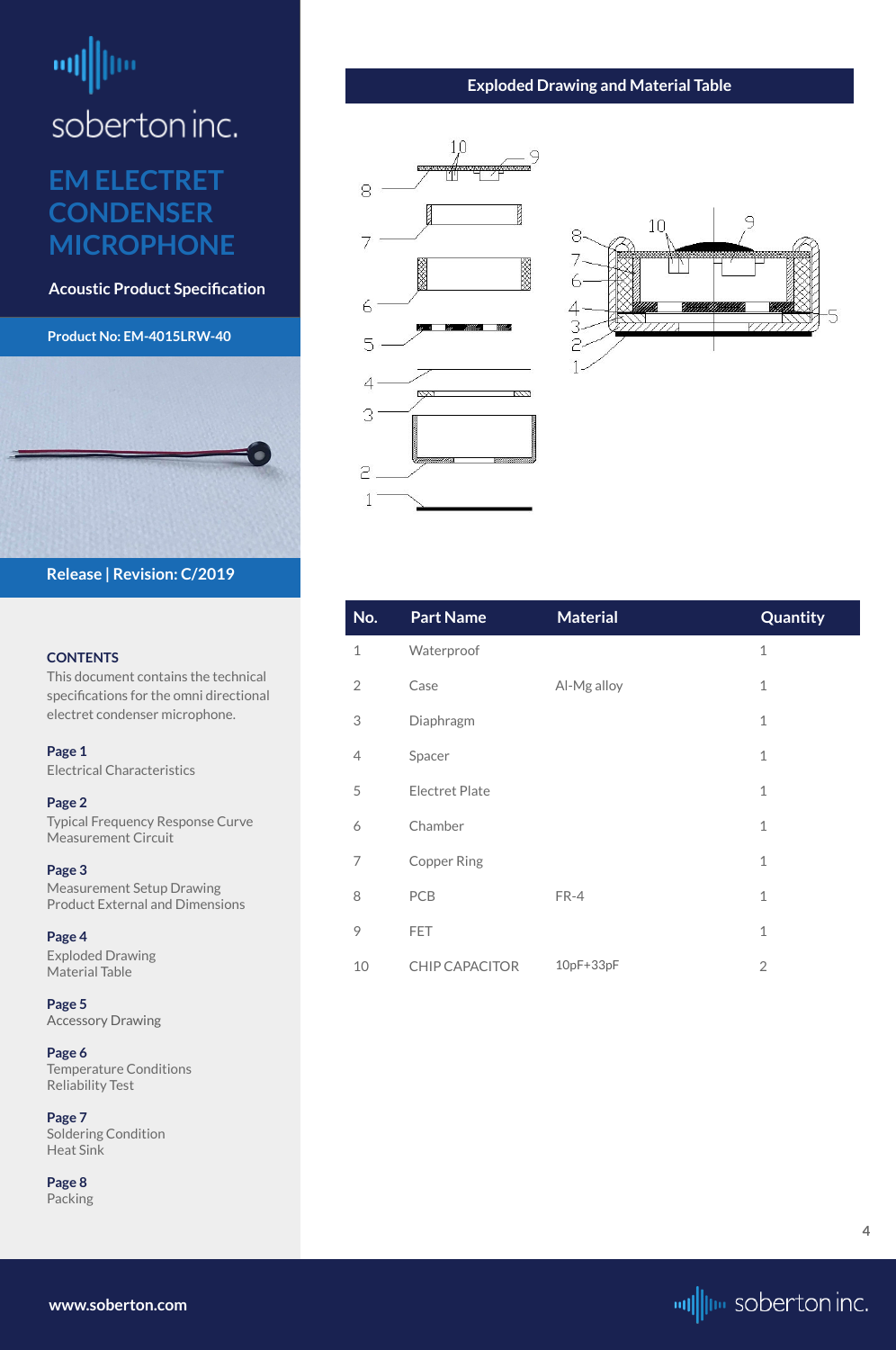## <span id="page-4-0"></span>шļ soberton inc.

### **EM ELECTRET CONDENSER MICROPHONE**

**Acoustic Product Specification**

### **Product No: EM-4015LRW-40**

### **CONTENTS**

This document contains the technical specifications for the omni directional electret condenser microphone.

**[Page 1](#page-0-0)**

[Electrical Characteris](#page-0-0)tics

### **[Page 2](#page-1-0)**

[Typical Frequency Response Curve](#page-1-0) [Measurement Circuit](#page-1-0)

### **Accessory Drawing** Unit: mmTOP VIEW  $\emptyset4,6 \pm 0.2$  $\emptyset4.0 \pm 0.2$ SIDE VIEW  $1.5 \pm 0.2$  $Ø2.0$ Rubber - $3\pm0$ . -UV Glue BOTTOM VIEW



### **[Page 3](#page-2-0)**

[Measurement Setup Drawing](#page-2-0) [Product External and Dimensions](#page-2-0)

### **[Page 4](#page-3-0)**

[Exploded Drawing](#page-3-0)  [Material Table](#page-3-0)

### **Page 5**

Accessory Drawing

**[Page 6](#page-5-0)** [Temperature Conditions](#page-5-0) [Reliability Test](#page-5-0)

**[Page 7](#page-6-0)** [Soldering Condition](#page-6-0) [Heat Sink](#page-6-0)

**[Page 8](#page-7-0)** [Packing](#page-7-0)



**[www.soberton.com](http://www.soberton.com)**

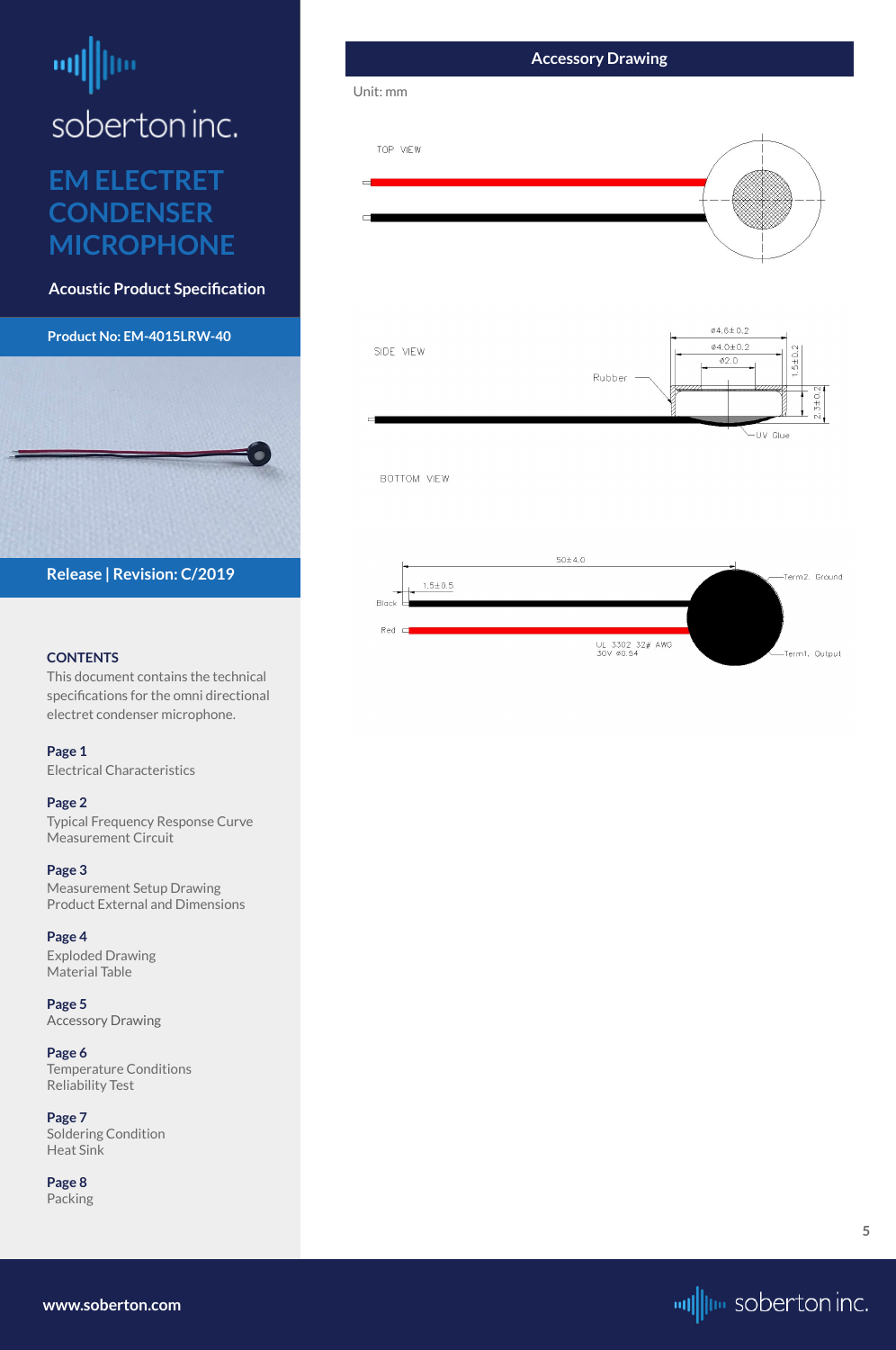# <span id="page-5-0"></span>soberton inc.

### **EM ELECTRET CONDENSER MICROPHONE**

**Acoustic Product Specification**

### **Product No: EM-4015LRW-40**



### **CONTENTS**

This document contains the technical specifications for the omni directional electret condenser microphone.

**[Page 1](#page-0-0)** [Electrical Characteris](#page-0-0)tics

### **[Page 2](#page-1-0)**

[Typical Frequency Response Curve](#page-1-0) [Measurement Circuit](#page-1-0)

### **[Page 3](#page-2-0)**

[Measurement Setup Drawing](#page-2-0) [Product External and Dimensions](#page-2-0)

### **[Page 4](#page-3-0)**

[Exploded Drawing](#page-3-0)  [Material Table](#page-3-0)

**[Page 5](#page-4-0)**

[Accessory Drawing](#page-4-0)

### **Page 6** Temperature Conditions Reliability Test

**[Page 7](#page-6-0)** [Soldering Condition](#page-6-0) [Heat Sink](#page-6-0)

**[Page 8](#page-7-0)** [Packing](#page-7-0)

**Release | Revision: C/2019**

**www.soberton.com**



### **Reliability Test**

 $-40^{\circ}C \leftrightarrow +20^{\circ}C \leftrightarrow +85^{\circ}C \leftrightarrow +20^{\circ}C \leftrightarrow -40^{\circ}C$ (2h) (0.5h) (2h) (0.5h) (2h) (0.5h) (2h) (0.5h) (2h) for 10 cycles.

After each of the following tests, the sensitivity of the microphone should be within ±3dB of initial sensitivity after 3 hours of conditioning at 20℃.

### **Vibration Test**

**Frequency :** 10Hz~55Hz

**Amplitude:** 1.52mm

**Change of Frequency :** 1 octave/min

2 hours in each of axis

### **High Temperature Test**

+85℃ for 240 hours.

### **Low Temperature Test**

-40℃ for 240 hours.

### **Humidity Test**

90%~95%RH,+60℃ for 240 hours.

### **Thermal Shock Test**

–40°C, 30 minutes ↔ +80°C, 30 minutes, repeated 32 cycles → room temperature, 3 hours.

### **Temperature Cycles**

### **Packing Drop Test**

**Height:** 1.5m

**Procedure:** 5 times from each of axis

### **Electrostatic Discharge**

Tested to IEC61000-4-2 level 3:

**a) Contact Discharge:** The microphone shall operate normally after 10

discharges to is 6KV DC and the discharge network is 150pF and 330Ω.

**b) Air Discharge:** The microphone shall operate normally after 10 discharges to is 8KV DC and the discharge network is 150pF and 330Ω

### **Temperature Conditions**

### **Operating Temperature Range**

-40℃~+85℃

### **Storage Temperature Range**

-40℃~+85℃

**6**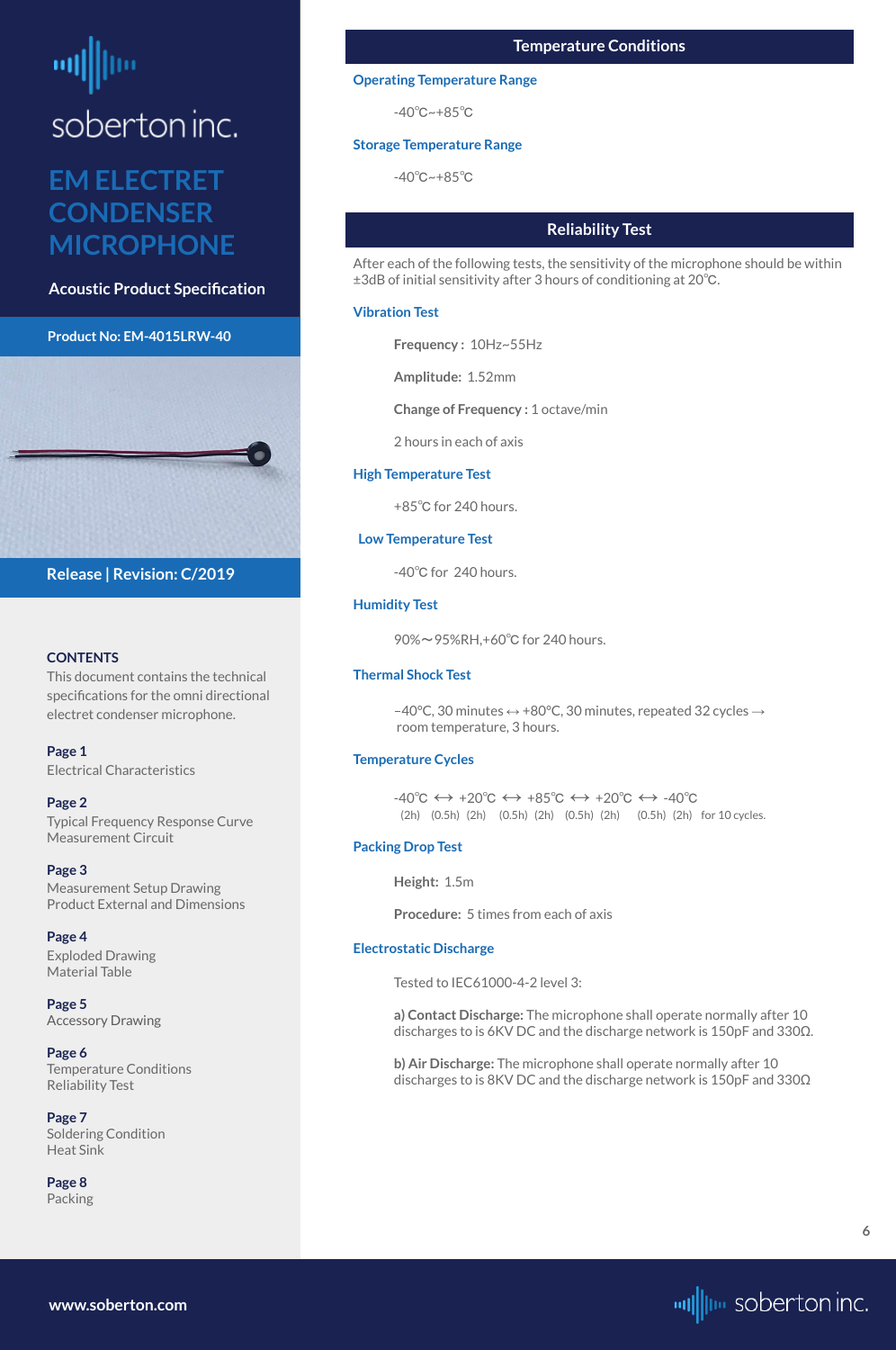# <span id="page-6-0"></span>soberton inc.

### **EM ELECTRET CONDENSER MICROPHONE**

**Acoustic Product Specification**

### **Product No: EM-4015LRW-40**



### **CONTENTS**

This document contains the technical specifications for the omni directional electret condenser microphone.

**[Page 1](#page-0-0)** [Electrical Characteris](#page-0-0)tics

### **[Page 2](#page-1-0)**

[Typical Frequency Response Curve](#page-1-0) [Measurement Circuit](#page-1-0)

### **[Page 3](#page-2-0)**

[Measurement Setup Drawing](#page-2-0) [Product External and Dimensions](#page-2-0)

### **[Page 4](#page-3-0)**

[Exploded Drawing](#page-3-0)  [Material Table](#page-3-0)

**[Page 5](#page-4-0)**

[Accessory Drawing](#page-4-0)

**[Page 6](#page-5-0)** [Temperature Conditions](#page-5-0) [Reliability Test](#page-5-0)

**Page 7** Soldering Condition Heat Sink

**[Page 8](#page-7-0)** [Packing](#page-7-0)

**Release | Revision: C/2019**

**www.soberton.com**



### **Soldering Condition**

We suggest using anti-static welding machine which can control soldering temperature automatically.

Soldering temperature should be controlled under 320℃ and soldering time for each terminal should be 1~2 seconds.

Microphone should be fixed on the metal block (heat sink), which has high radiation effects, and heat sink shall contact with MIC tightly.

Microphone may easily be destroyed by the static electricity. The countermeasure for eliminating the static electricity shall be by grounding the worktable and operator.

### **Heat Sink**

Shape of heat sink



Shape of hole at fixed part



**7**